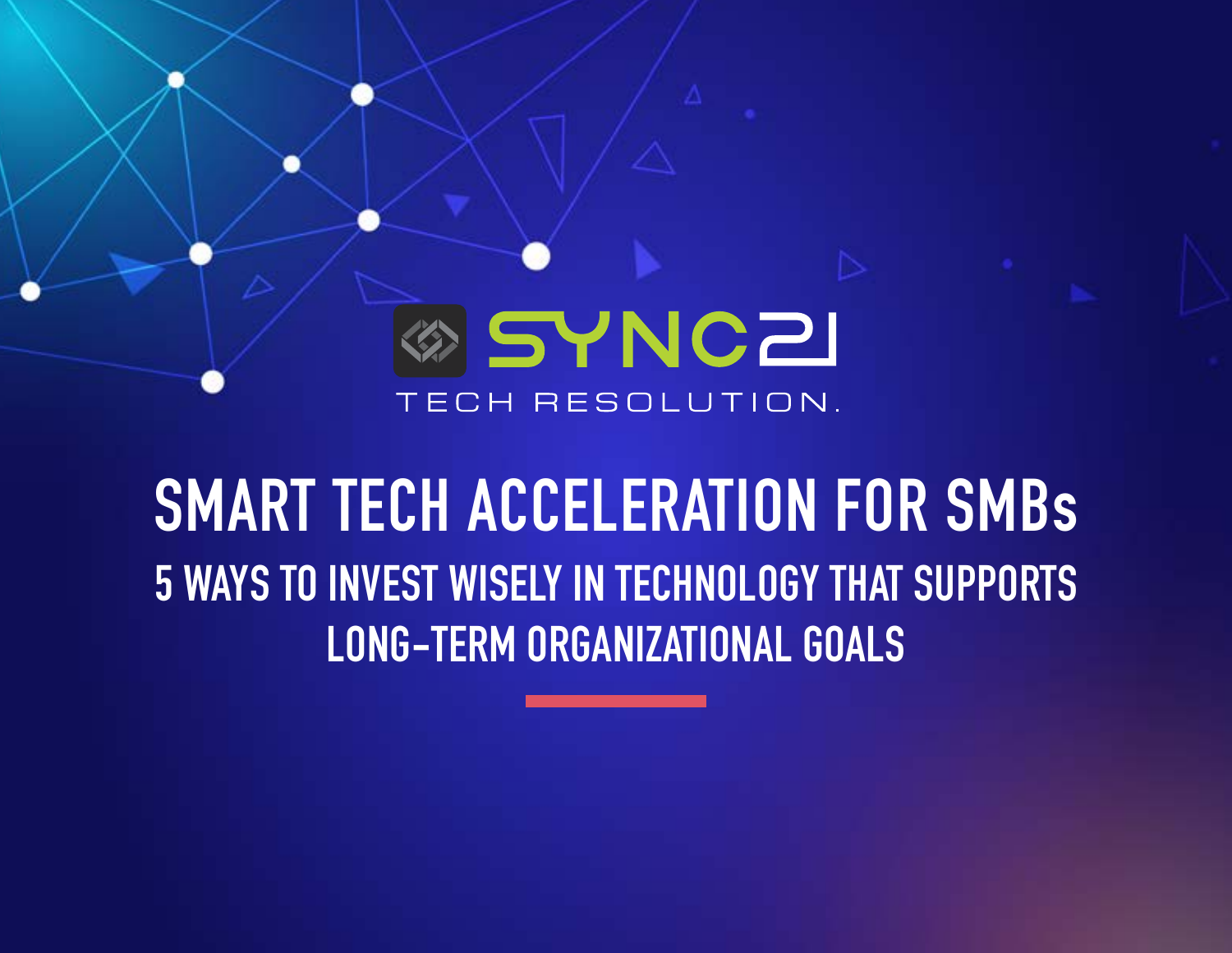## **CONTENT**

| <b>INTRODUCTION</b>                                                               | 3  |
|-----------------------------------------------------------------------------------|----|
| <b>CHAPTER 1: SMART TECH ACCELERATION</b>                                         | 4  |
| <b>CHAPTER 2: EVALUATE PREVIOUS TECH INVESTMENTS &amp; DEFINE LONG-TERM GOALS</b> | 6  |
| <b>CHAPTER 3: MANAGE NEW TECHNOLOGY UPGRADES</b>                                  | 9  |
| <b>CHAPTER 4: ACCOUNTABILITY MAKES A DIFFERENCE</b>                               | 10 |
| <b>CHAPTER 5: TOP TECH-ACCELERATION TECHNOLOGIES IN 2022</b>                      | 11 |
| <b>CONCLUSION</b>                                                                 | 12 |



 $\bullet$ 

 $\bullet$ 

 $\bullet$ 

 $\bullet$ 

 $\bullet$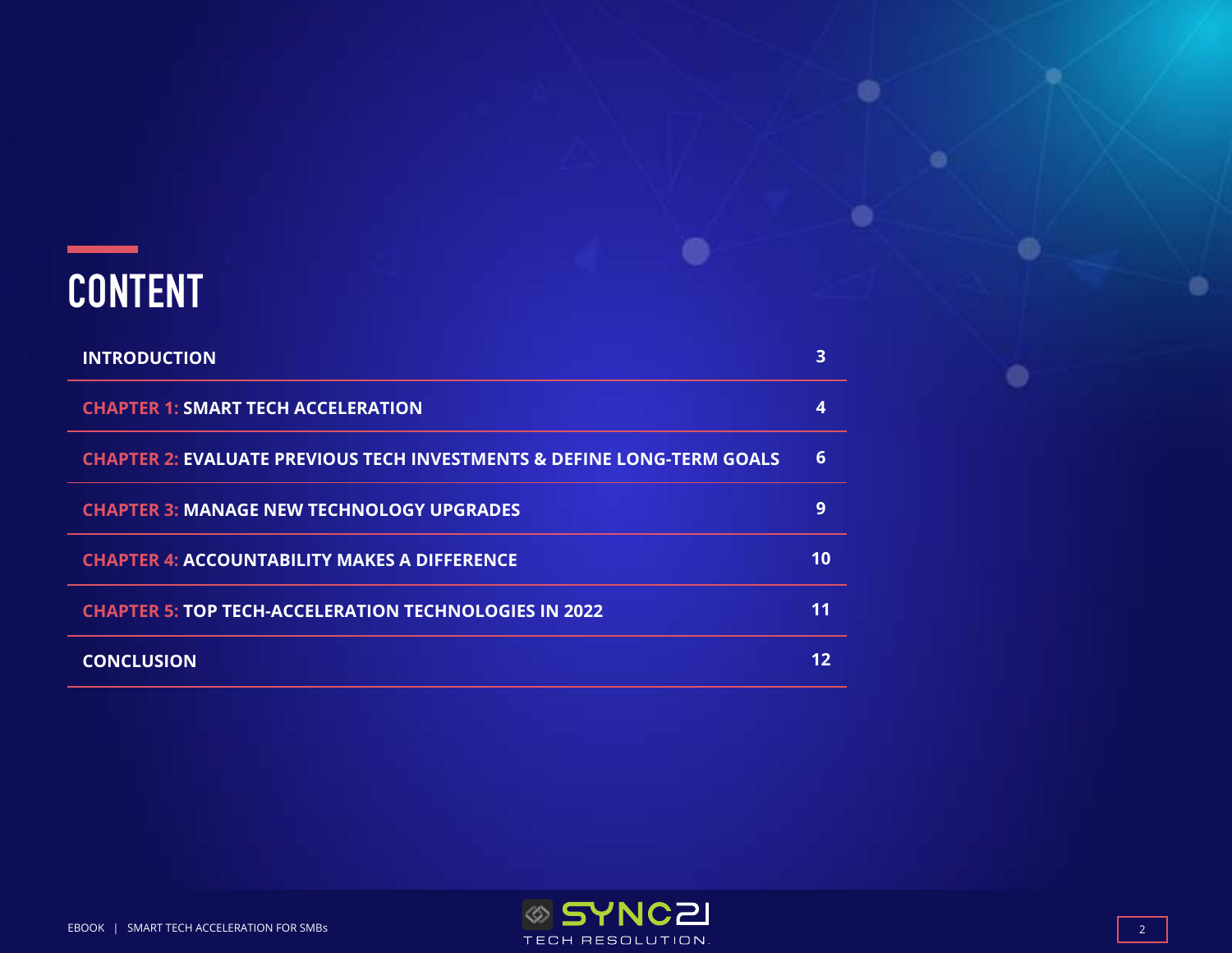# **INTRODUCTION**

The COVID-19 pandemic accelerated the adoption of technology upgrades across all industries as organizations pivoted to support remote work and collaboration. Without a doubt, these implementations helped them ensure business continuity and deliver touchless customer experiences in the face of shifting COVID-19 restrictions and rollbacks.

However, fast upgrades that were implemented without well-thought-out product roadmaps and assessments later led to poorly integrated ecosystems for many organizations. In their haste to adapt to the changing world and work model, they invested in solutions that kept their operations open for the short-term but didn't help them move forward with long-term goals.

Now that we've all had time to adapt, we need to re-evaluate knee-jerk technology purchases in order to better connect technology investments to long-term organizational goals and improve customer and employee experiences.

Forrester's Predictions for 2022 rightly states that the old ways of working will no longer cut it:

*"This shift will establish a new era of transformation comprising human-centered technology initiatives that form a tight link between customer experience (CX) and employee experience (EX), drive competitive advantage and deliver a 3% to 5% net gain in productivity. In 2022, 10% of technology executives will prioritize investments in strategic partnerships and innovation practices at three times the rate of their competitors to radically expand their organization's creative and innovative capacity."*

To thrive in such a volatile future, you need to figure out what it takes to push your business towards operational resilience and becoming an intelligent enterprise. Investing in smart tech acceleration will not only help you adapt quickly to changing regulations, business requirements and market conditions, but also ensure your long-term growth.

In this eBook, we will discuss essential steps to smart tech acceleration that will support your long-term organizational goals and more.



 $\bullet$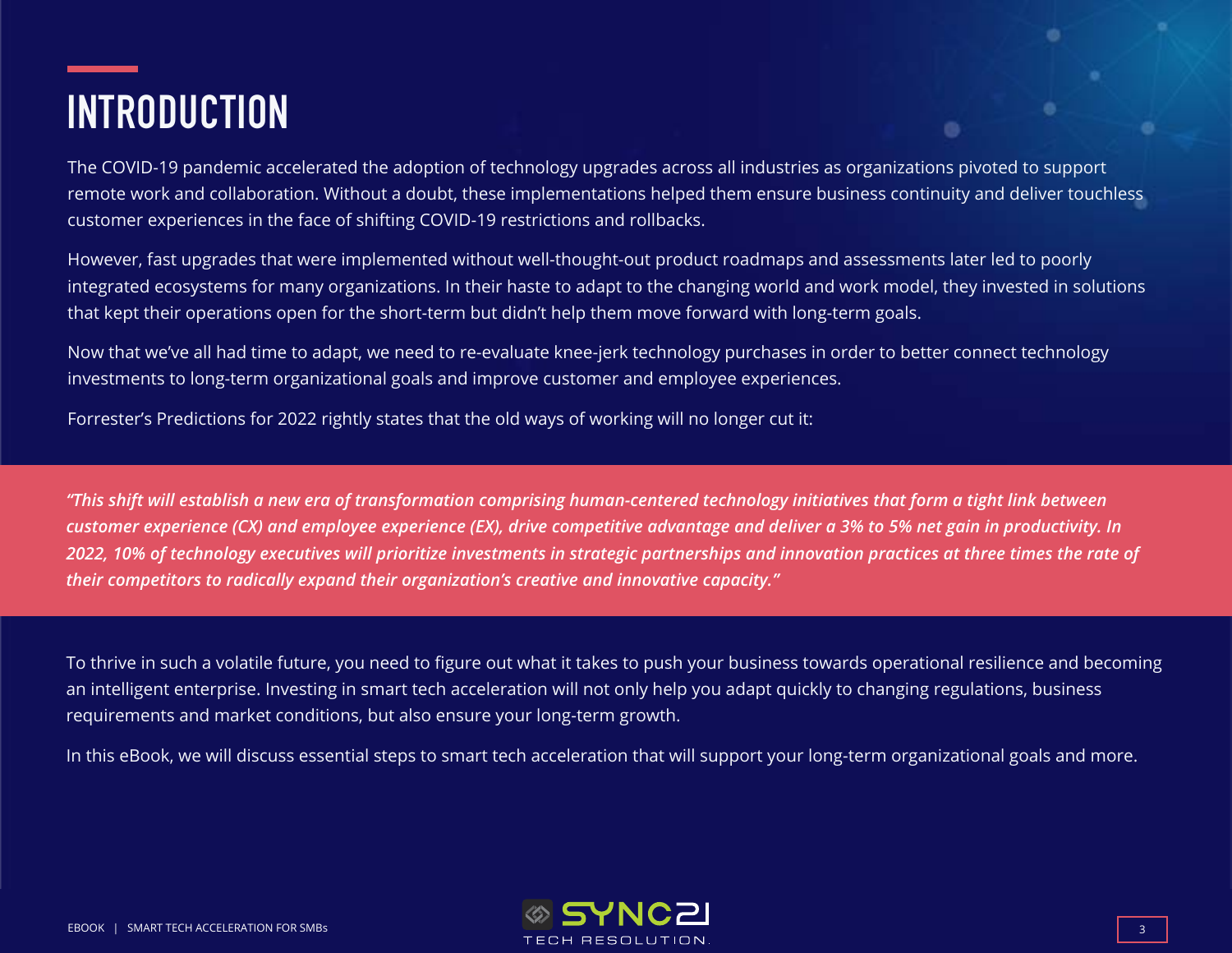## **CHAPTER 1 SMART TECH ACCELERATION**

As we mentioned before, tech adoption has accelerated at a never-before-realized pace in response to COVID-19 restrictions. But if we've learned anything from this experience, it's that fast change isn't always what's best for an organization.

Many organizations needed to make these changes to stay in business through the pandemic. There's no doubt about that. Now that the dust of rapid, forced change is settling and companies are generally feeling optimistic about the future, it's time to assess those hasty tech decisions to determine whether they serve long-term goals or are just helping you keep your head above water.

What the most successful organizations will do in 2022 and beyond is intelligent tech acceleration. This entails deep analysis and evaluation to determine if current systems are advanced and integrated enough to help your organization achieve its goals, not just this year, but for the next five or 10. This means not just partnering with a technology provider who has what you need today, but one who also has the vision to work towards achieving your future goals.

This requires you to shift your focus from a solution or feature focus to a partner focus. Every cutting-edge organization needs technology partners who can grow with it. Before you select a partner, it's essential to conduct a thorough assessment of your existing solutions:

- » Are your current needs being met?
- $\ast$  Is the solution clean?
- » Are your current solutions secure and efficient or slow and buggy?
- ò Do your core solutions integrate into a central platform?
- » Are your current tech solutions easy for employees to use? How about customers?
- » What is the roadmap for the solution you use?

Does your team lack the time to conduct an assessment like the one above? This is where a Managed Service Provider (MSP) can help you. An MSP can help you find or even build best-of-breed solutions that integrate and work as one, so you can focus on your business.

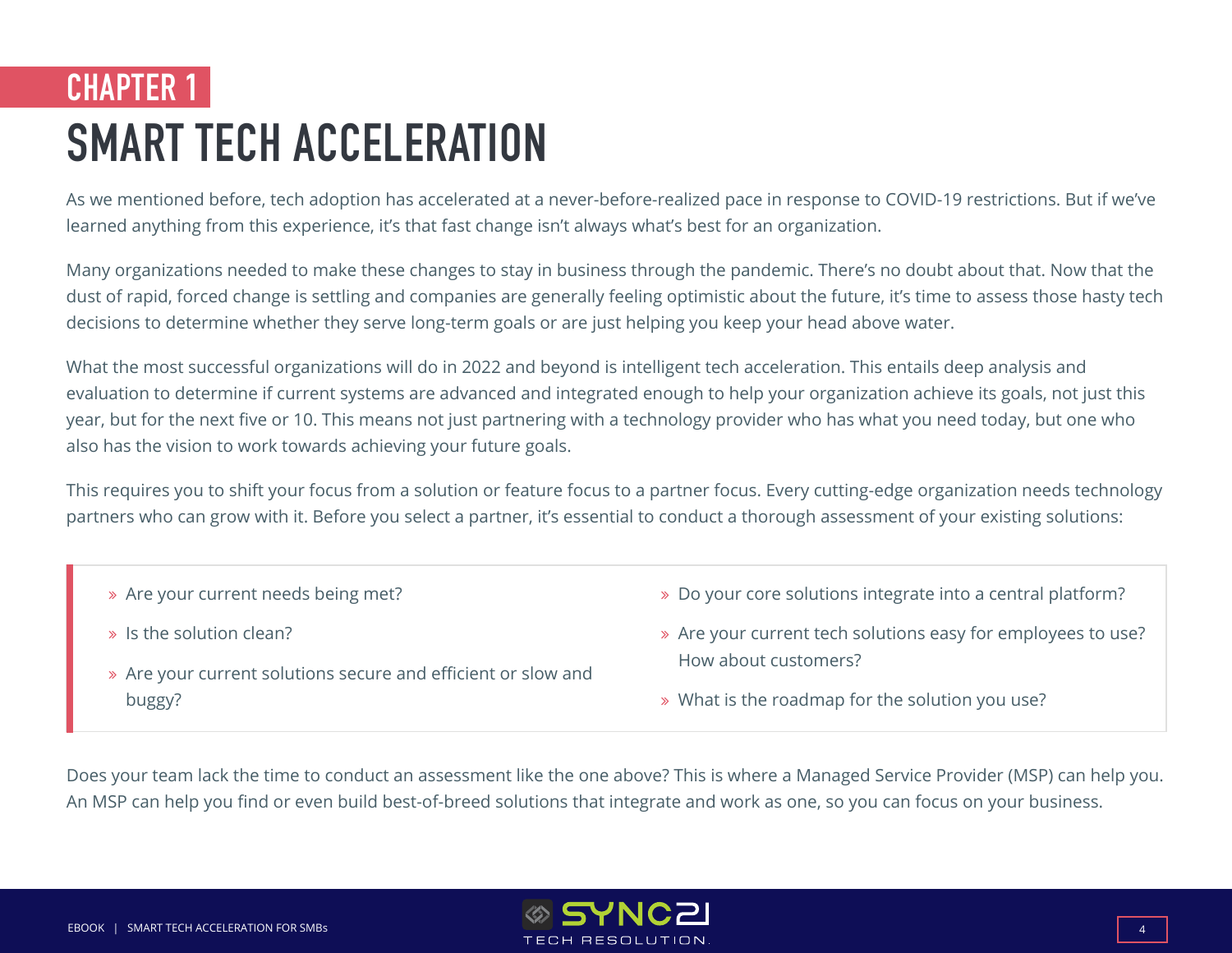#### **WHEN SELECTING NEW TECH ACCELERATION STRATEGIES, CONSIDER THE LONG-TERM IMPACT ON:**



#### **PEOPLE**

Have you ever thought about why companies focus so much on IT? Don't they invest in technologies to create value for the people they serve? That's why your people should be at the center of every decision you make and every technological change you consider—after all, why are you doing it if it's not going to benefit your customers and employees?

Determine if the technological upgrade is going to make life easier or harder for your employees and customers. Keep in mind that the answer might differ depending on the department or type of customers you have.



#### **PROCESSES**

Whenever technology changes, your business requires restructuring and you need to re-imagine, re-improve, or sometimes completely re-design processes to stay relevant. For example, you need to assess if the new technology easily integrates into existing processes, or if you need to set new processes.

To improve the performance of your processes, start by re-evaluating your processes. Make sure you have processes that are up to date. Having a well-established continuous process improvement is the key to minimizing risk.



#### **TECHNOLOGY**

With smart tech acceleration, it's possible to significantly increase profitability, productivity and efficiency. But don't forget to assess how the upgrade will impact the availability of your current services. Will the technologies needed for daily operations be impacted by the implementation of your new technology?



The main reason to prioritize intelligent tech acceleration initiatives goes beyond upgrading your IT ecosystem, mitigating security threats or ensuring compliance. It's critical for your own survival. The modern business landscape is more competitive than ever before, which is why you should act proactively on implementing products and solutions that support your organization's long-term goals.

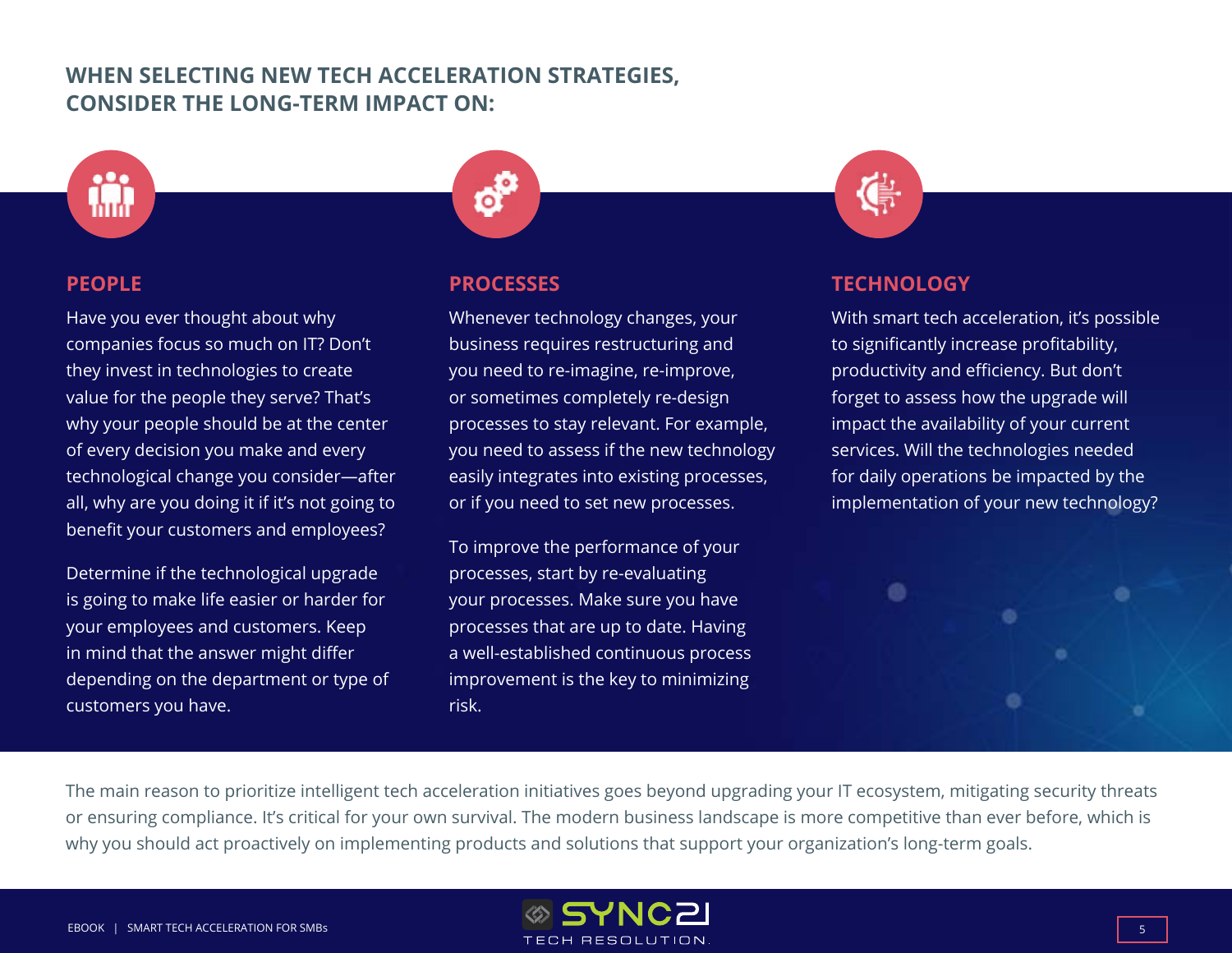### **CHAPTER 2**

# **EVALUATE PREVIOUS TECH INVESTMENTS & DEFINE LONG-TERM GOALS**

As you plan to accelerate your technology initiatives, you need to keep an eye on emerging technology trends. However, understanding the top tech challenges is as important as understanding emerging tech trends. Forrester's 2022 Predictions Report is a good place to start. Here are a few highlights of the current tech challenges and predictions:

- ò In 2022, 60% of security incidents will involve third parties.
- » 55% of security pros reported their organization experienced an incident or breach involving supply chain or third-party providers in the past 12 months.
- ò In 2022, only 10% of B2B organizations will identify metrics to measure the value created for buyers during the buying process.

ò 60% of organizations will try a hybrid work approach, and one-third of those hybrid attempters will fail.

(This failure is expected due to work not being reimagined or redesigned for a hybrid model, and instead following dated fully in-person norms.)

Evaluation is key to reaching your goals and maximizing your ROI. As markets continue to shift, performing a basic evaluation is not enough to understand which product is right for you and your organization. You should evaluate your existing technology based on the parameters below to determine whether they are the best investment for the long term.



#### **BENCHMARK**

What's the state of your technology acceleration environment today? Figure out what other enterprises are doing that is working in their favor to drive better outcomes. What changes can you implement to boost your organizational performance and how soon?

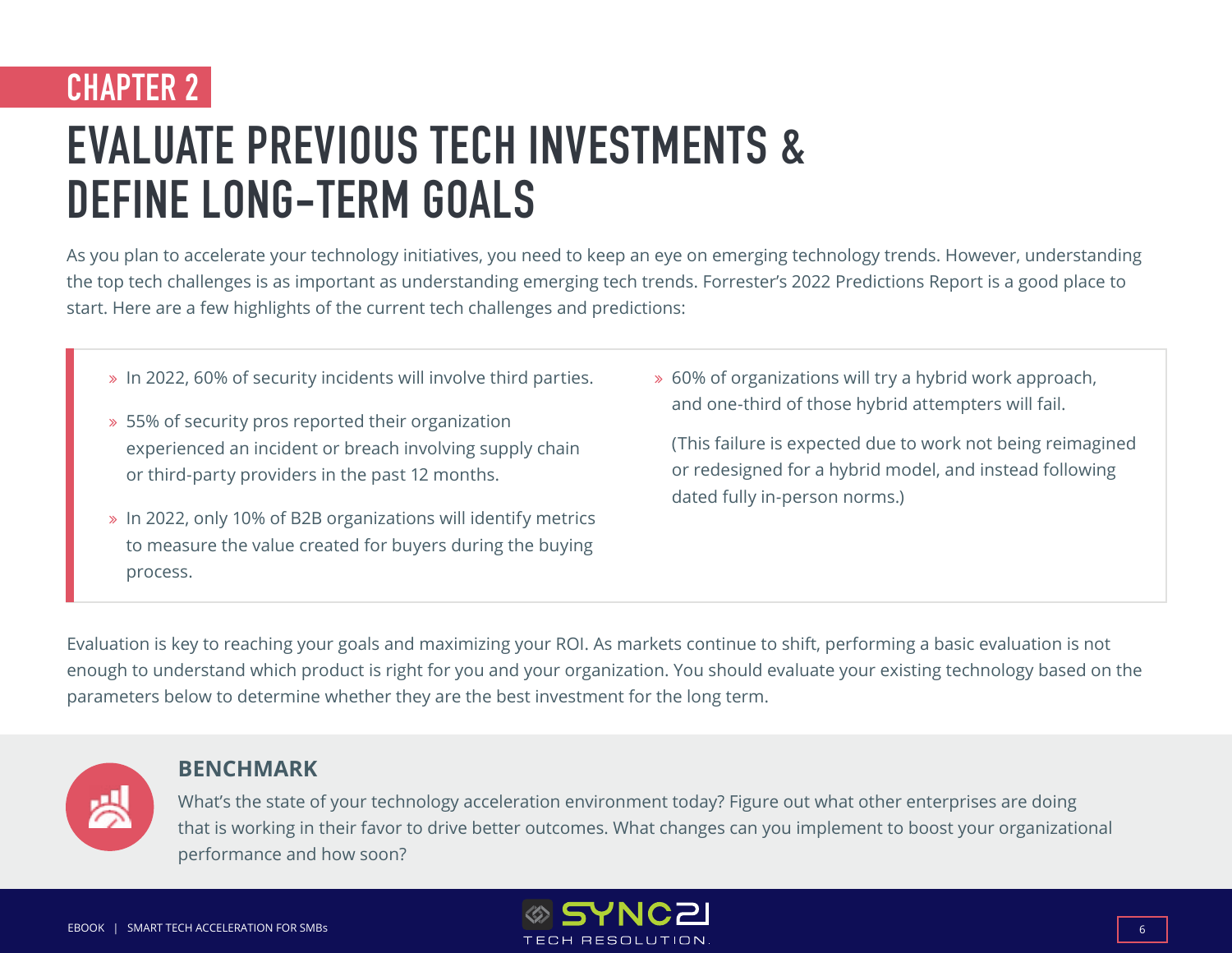#### **LET'S SET UP METRICS THAT WILL GAUGE THE SUCCESS OF YOUR PROJECT. HERE'S WHAT YOU NEED TO GET RIGHT:**

#### **CYBERSECURITY**

SMBs often assume that they are less vulnerable to security threats because they think hackers are after the big guys, but that couldn't be further from the truth. More than 43% of digital attacks today involve SMBs and 60% of SMBs end up closing their business within six months of experiencing a cyberattack.1 That's why expanding cybersecurity measures across your organization is vital.



**1**

#### **CUSTOMER EXPERIENCE**

Customer attrition is a major problem that takes a toll on your bottom line. Creating greater customer satisfaction is key to delivering an exceptional customer experience. SMBs need to intelligently accelerate their technology initiatives to deliver consistent customer experiences. It not only improves their customer retention rates but also boosts lead generation.



#### **EMPLOYEE EXPERIENCE**

Recruiting top talent is always costly and tedious. When high-performing employees decide to leave, all your efforts can suffer. With so many digital opportunities, you can now create lower friction working experiences that can improve employee retention and spare your business from being hit by the great resignation.

#### **4**

#### **TECHNOLOGY INTEGRATION ACROSS THE ORGANIZATION**

Organizations are consistently looking for ways to strengthen security, slash costs, improve productivity and boost ROI. Integrated technologies help businesses prepare a connected workforce across departments that is agile and efficient while improving productivity and reducing churn.

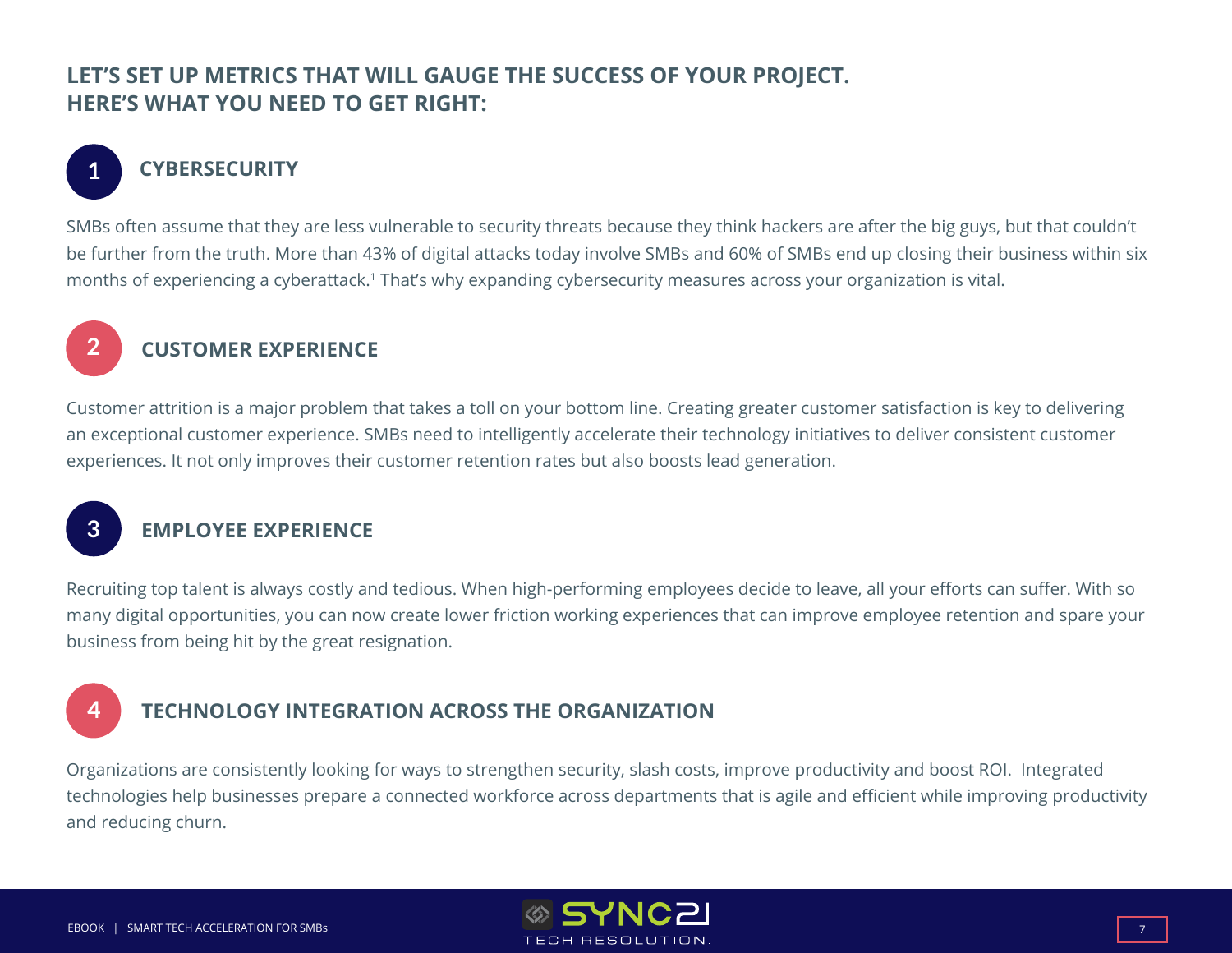**5**

**6**

#### **BACKUP, AVAILABILITY, REDUNDANCIES**

Most SMBs don't realize the significance of redundancy and backups. Most of the time they even lack a proper backup management solution in place. Ironically, no IT strategy can be successful until these basics are set right. How are these essential functions running in your business today? Where would you like them to be? This is a great time to measure current state and track future goals.

#### **DOCUMENTATION**

What have you learned from previous technology investments? Did your organization's rapid technological upgrades to address COVID-19 and other issues help in the long run, or are they just band-aids? To avoid repeating past mistakes, you need to dig in and document missteps and wins.



#### **GOALS**

Where are you heading? What's your organization's vision for success over the next year or even the next five or ten years? Can your current or soon-to-be-added technology solutions help you bring this vision to life? If not, what would you need to change to make it happen?

Based on the Forrester research mentioned earlier, will the technology you move forward with help your organization accomplish these ongoing and long-term goals:

- » Reduce third-party risks
- ò Refine B2B engagement to drive greater ROI
- » Help leaders identify the right metrics to measure
- » Lead with your organization's values
- » Improve accessibility
- » Effectively support remote or hybrid work environments (if that's an organizational objective)

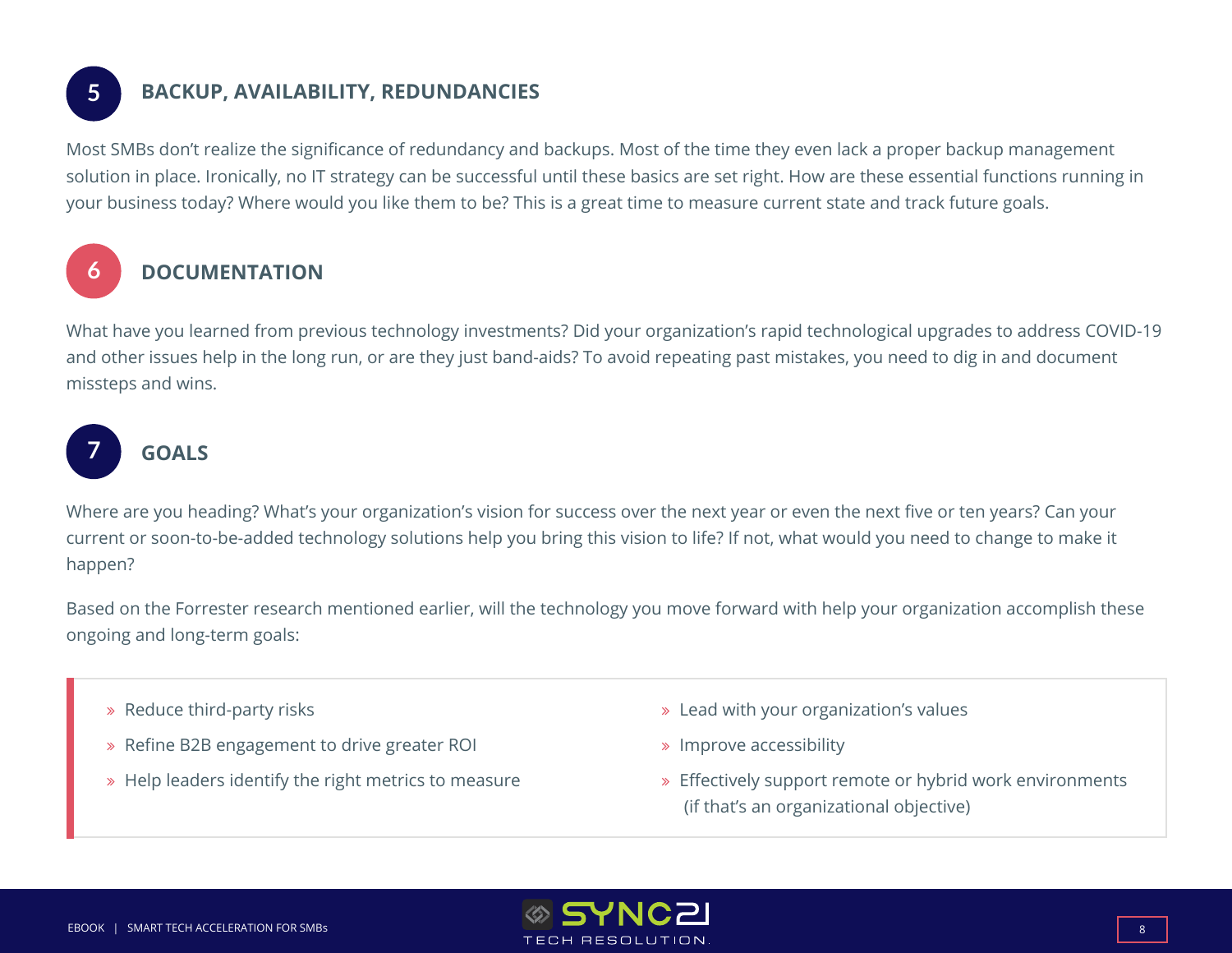### **CHAPTER 3**

# **MANAGE NEW TECHNOLOGY UPGRADES**

Once it's time to make an implementation plan and get to work, it's important to be clear about who will drive the change. Ensure seamless collaboration throughout the process to avoid unexpected breakdowns. Here's how you can successfully manage a technology upgrade:



**Define success** – What will a successful tech acceleration initiative achieve? For example, a successful implementation could result in tripling your customer base or improving application efficiency by 20%. If you want to ensure success, it's important to plan out how to measure and communicate progress or success towards a goal along the way.



**Sponsorship/accountability** – Look for an executive sponsor to help you move your project forward and hold everyone accountable to their goals.



**People** – Meet with relevant team leaders to inform them of your upcoming initiative and seek their feedback before detailing your new or revised tech acceleration plan.



**Process** – Identify and list specific processes that will be impacted and need to be changed because of your technology project and communicate with the relevant process owners. Give them implementation timeframes so they'll know when to update and relaunch documentation and processes to support the new environment.



**Technology** – Document what platforms and technologies will be impacted by the pending updates and what admins and emergency contacts (both internally within your IT team as well as externally if you use an MSP) can be contacted should an unexpected breakage occur during execution.



**Partner** – If managing a tech acceleration program internally is too much to take on, consider partnering with an MSP to supplement your efforts or completely manage projects.

Don't make the mistake of assuming that managing a technology upgrade with your internal workforce is your only option. You can always seek support from trusted advisers like MSPs to minimize the risk involved with any system upgrade and make the process a smooth transition.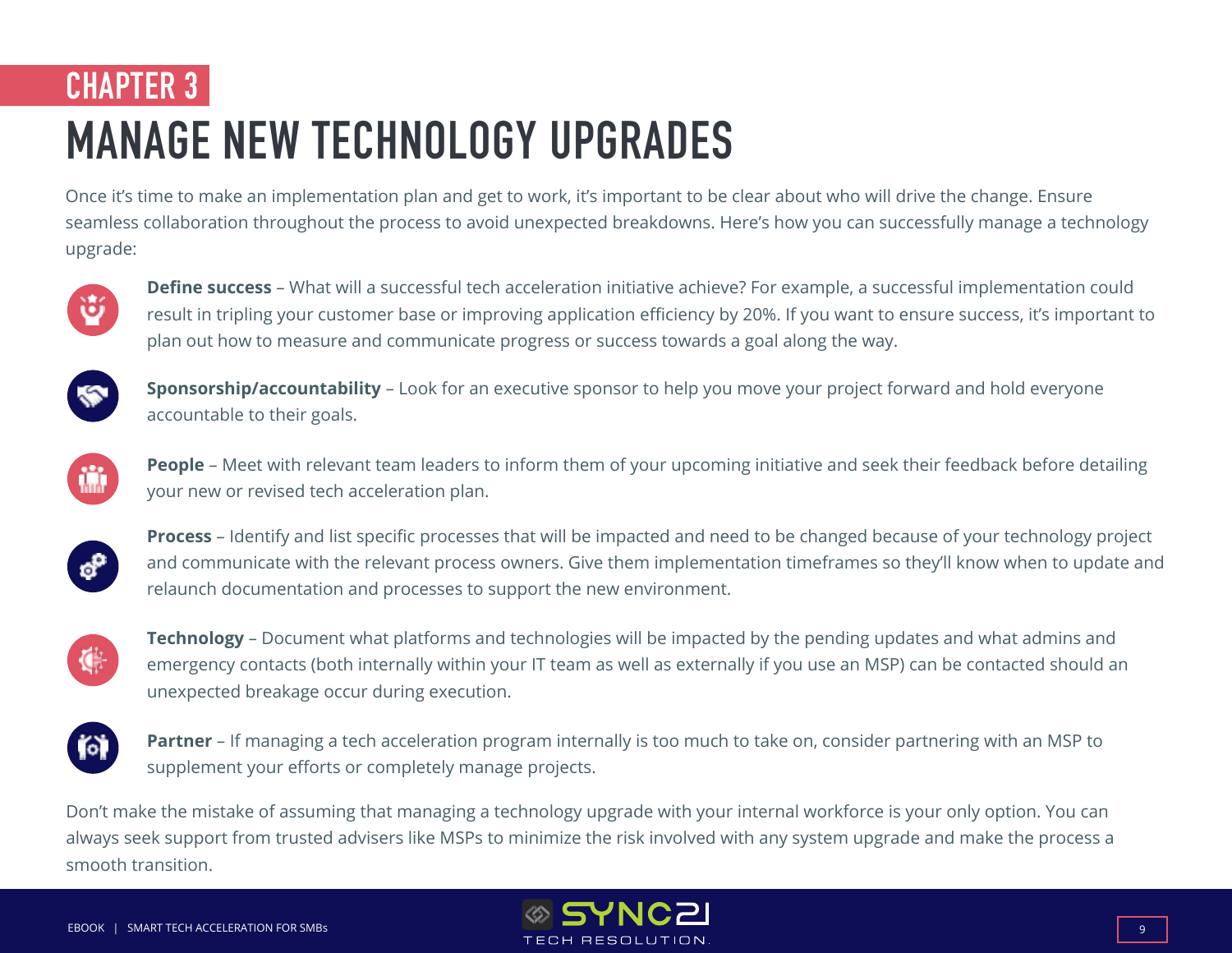## **CHAPTER 4 ACCOUNTABILITY MAKES A DIFFERENCE**

When it comes to making big purchasing decisions to accelerate your business using technology, Forrester's research suggests seeking input from peers and trusted advisors — like a Virtual Chief Information Officer (vCIO) or an Managed Service Provider (MSP). They have all the technical experience and consultative skills needed for smart tech acceleration, which makes them a perfect fit for SMBs.

MSPs play the role of a vCIO to help you drive strategic goals. Regardless of whether it's communicating with your key influencers and decision-makers, getting budget approvals or running upgrades, they support you from the start of a transformation to its completion.

Here are a few steps MSPs suggest following to keep a project on track and address issues along the way:





#### **REVIEW**

Use the benchmarks established early in the planning process to track progress toward long-term goals on a quarterly or annual basis.

#### **ACCOUNTABILITY**

Ensure internal and external stakeholders are held accountable for their commitments. New features are launched by the vendor but never implemented by your team, the benefits can't be realized.



#### **ADJUST**

Use benchmarking data to make necessary adjustments. This might mean replacing certain solutions or simply upgrading to a different level that unlocks greater functionality.

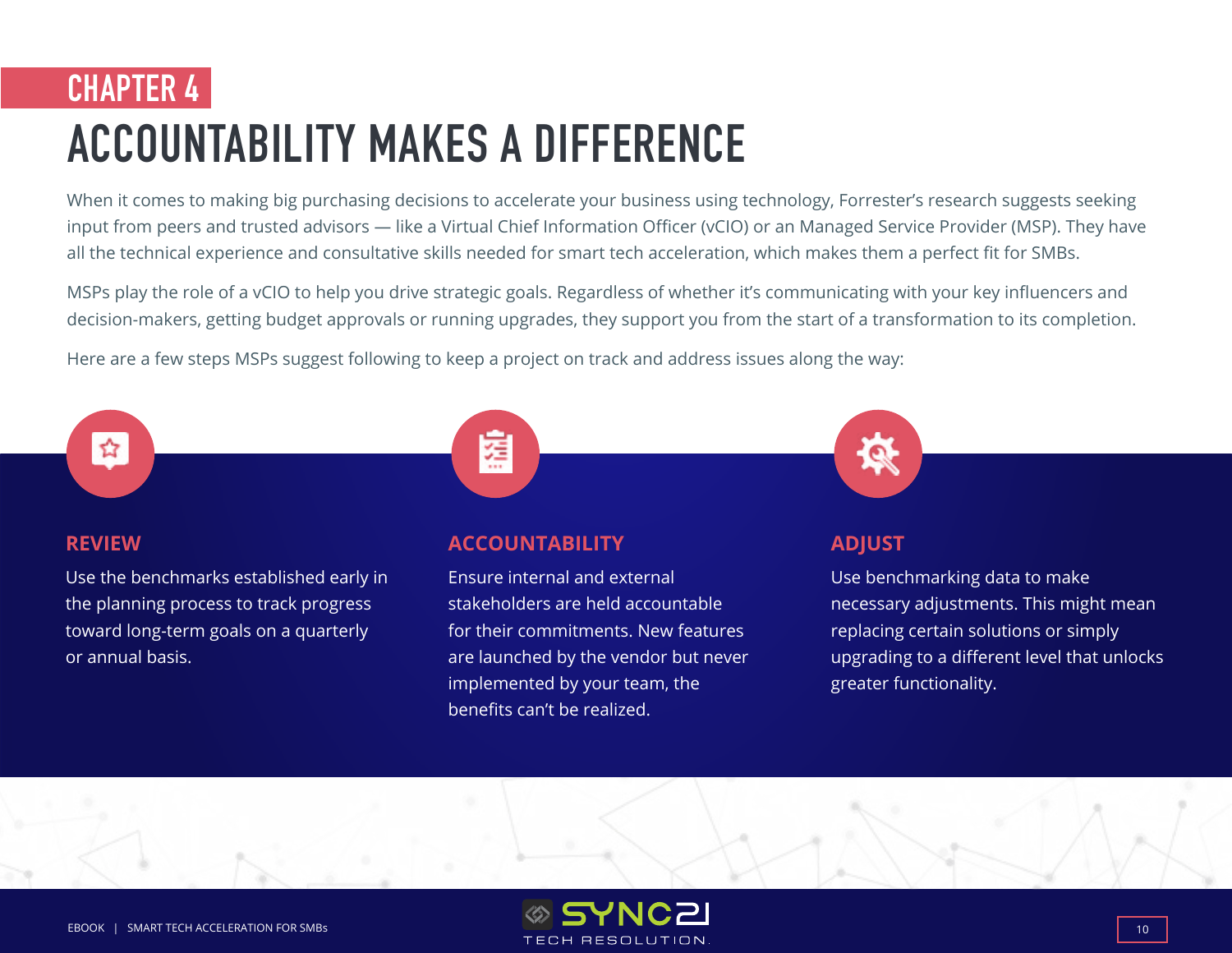#### **Enterprises that embrace MSPs have experienced a 42% savings in their IT budget.2**

### **CHAPTER 5**

# **TOP TECH-ACCELERATION TECHNOLOGIES IN 2022**

As a business leader, you understand the pressure to embrace innovation without hurting existing operations. One of the best strategies to get to the bottom of what your technology acceleration roadmap should be is to consider top technology trends. Let's take a look at what trends are predicted to make waves in 2022:

**Total experience will be the new key differentiator:** Businesses need to think beyond just enriching the customer experience and should start focusing on improving employee and user experiences. *"By 2026, 60% of large enterprises will use their total experience to transform their business models to achieve world-class customer and employee advocacy levels.3 "*

**Generative AI applications will rise:** Businesses will leverage generative AI to identify malicious attempts and raise flags. *"By 2025, generative AI will account for 10% of all data produced, up from less than 1% today.3 "*

**Smart infrastructure will stimulate GDP:** The year 2022 will witness a sharp rise in smart infrastructure investments powered by government spending in all geographies. According to Forrester research, it is expected to increase by 40% in 2022. The US, EU and China have already started investing in Edge, IoT and advanced networks like 5G that all aim to empower smart and fast connectivity.

"

*"CEOs know they must accelerate the adoption of digital business and are seeking more direct digital routes to connect with their customers–but with an eye on future economic risks, they also want to be efficient and protect margins and cash flow,"* 

**– David Groombridge, VP Analyst, Gartner**